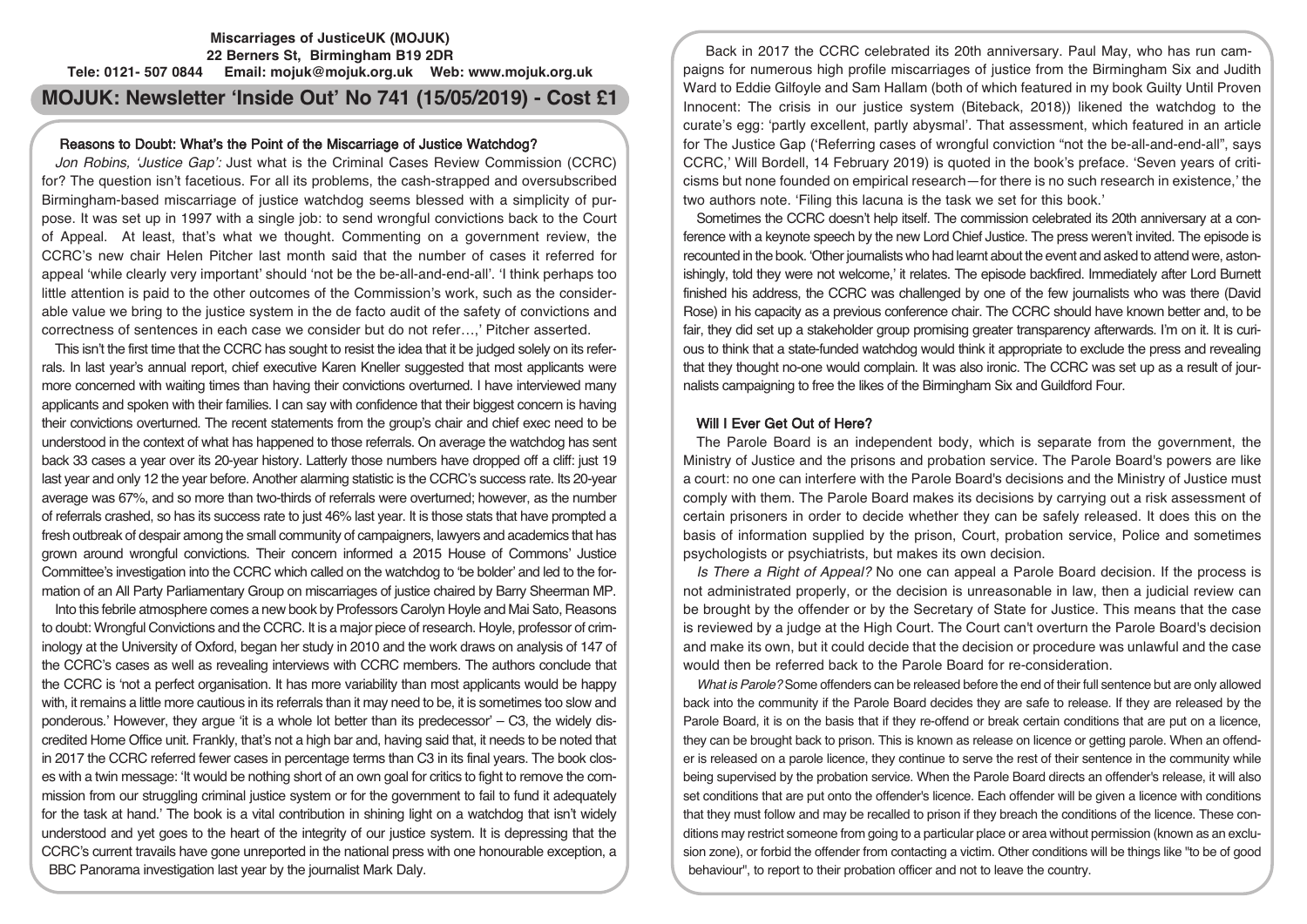Which offenders are Considered by the Parole Board for Parole? There are two types of prison sentence: a fixed term, also known as a determinate sentence, or an indeterminate sentence. Most fixed term/determinate sentences will not come before the Parole Board, but most indeterminate sentences will. Many determinate sentences mean the offender is automatically released halfway through the period of imprisonment, to serve the rest of the sentence in the community and the case doesn't come to the Parole Board. But in some determinate sentences, the offender has to be considered safe for early release by the Parole Board. These are usually the more serious sorts of offences involving sexual offences or violence. Indeterminate sentences are either life sentences or imprisonment for public protection (IPP). These sentences have a minimum term or tariff, usually fixed by the judge when the offender is sentenced. This is the minimum period of time the offender must stay in prison. The purpose of the tariff is to punish the offender and to act as a deterrent and its length depends on the seriousness of the crime. Some offenders are given a "whole life tariff" as their life sentence. These cases will not be considered for release by the Parole Board.C

When is Someone considered for Parole? For determinate sentences, it will depend on the type of sentence but usually an offender is considered for parole halfway through their sentence. For IPPs and lifers (offenders serving a Life sentence), once the tariff period is over, the law says that the offender can only remain in prison if they are unsafe to be released. The Parole Board will consider an offender for release at the point their tariff ends and at regular intervals after that (at least once every two years). Just because an offender is eligible to be considered for release, it does not necessarily mean that release is likely. If the offender was under 18 when they were sentenced and received a sentence of detention at Her Majesty's Pleasure (a life sentence for under 18 year olds), they may be able to apply to the High Court to have the tariff reduced if they can show that there has been exceptional progress. You should be told if this happens. Where there is a long tariff, the Parole Board is also sometimes asked to assess offenders serving life or IPP sentences to see if they are safe to be moved to an open prison a few years before the tariff expires. The Parole Board makes a recommendation to the Secretary of State for Justice, who then decides whether or not to accept the advice and move the offender if the Parole Board considers him suitable

What are Open Conditions? While offenders are in prison, they will often be given rehabilitation work to assess and try to reduce the risks of them committing offences in the future. As the offender serves the sentence, they will usually be moved from very secure conditions to less secure conditions, depending on their behaviour and risk. Offenders are given a security "category", from A, which is the highest for high risk offenders and those likely to try to escape, through to "D", which is when they can move to open conditions. All offenders will normally be considered for a move to an open prison at some stage, depending on the progress they are making and how they have behaved in custody. An open prison is a less secure prison where offenders can be tested to see how the rehabilitation work they have completed in closed conditions has worked. This means they can be tested in a controlled environment to see if they can be trusted with a little more freedom than they would have in a closed prison, before they are released at a later stage. They are given more freedom and trust than in closed prisons and can apply for temporary visits into the community. These visits are closely monitored by prison and probation staff. Often a lifer or IPP prisoner will spend a substantial period of time in open conditions and may also continue rehabilitation work. Some offenders work in the community while they are in open conditions as well. Decisions on sending prisoners to open conditions are made by the Prison Governor or the Secretary of State for Justice.

How Does the Parole Board Decide who Should be Released? Once the tariff period has finished an offender can only be kept in prison if it is necessary to keep him there to protect the public. Parliament has decided that the Parole Board must only consider whether or not it is safe to release someone. It does this by assessing how likely it is that the offender may commit another serious offence now and whether any risk can be managed in the community instead of in prison. The Parole Board cannot consider whether it thinks further punishment is necessary; it only looks at current risk. How does the Parole Board make its decision? Every case is first considered by a Parole Board member looking at a file of information and reports that provide evidence about the offender, known as a "dossier". The decision will either be made by that member based on the information provided on the papers, or they will decide that the case must be considered at a face to face oral hearing. The Parole Board dossier will include a wide variety of information drawn from a range of sources, including details of the original offence, any previous convictions, behaviour and progress of the offender in prison, details of any courses undertaken during the sentence, and details of the proposed release plan. It will include reports from those who have come into close contact with the offender, including psychologists, probation staff and prison officers.The offender can also put forward their case for release. The dossier tells the Parole Board what has happened during the sentence and the reports from people who have been working with the offender will also provide assessments of their current risk. The Parole Board will look to see what offending behaviour courses or other rehabilitative work an offender has engaged in and decide how that affects the risk. The dossier will also include a Victim Personal Statement if one is made. If a Victim Personal Statement is not made, information about you can be given to us by the probation service. The Parole Board is independent and makes its own decision based on all the information in front of it. Determinate sentenced prisoners can be released on consideration of written submissions (on the papers"), but life sentenced prisoners and IPPs can only be released after an oral hearing. If an IPP or lifer case is going to have an oral hearing it does not necessarily mean that release is likely. The Parole Board will hold oral hearings for a number of reasons, not just because the prisoner may have a chance of release.

What if the Offender Maintains That They are Innocent? If an offender continues to maintain their innocence, the Parole Board must assess whether their risk is still high enough that the public can only be protected by their continued imprisonment against the fact that they are unlikely to show any remorse, while they continue to deny their guilt. The Parole Board does not treat such offenders any differently or more leniently; they accept the Court's verdict that they are guilty and assess them on the basis that they are guilty. However, denial of guilt is not a lawful reason by itself for the Board to refuse to release an offender, or assess them as suitable for open conditions. When the Board is assessing the risk of offenders who maintain their innocence, it looks at the circumstances of the offence, how and why it happened, what sort of life the offender was living at the time, whether there were things like drugs or alcohol involved and so on. If there are factors like anger management, as an example, offenders can still undergo offending behaviour courses, even though they deny the offence. With all of those sorts of issues under consideration, it's possible to assess what has changed about the offender and whether that change is a lasting one and one that means they are less or as likely to re-offend in the same sort of way again.

Who are Parole Board members? Parole Board members are public appointments and they are independent of the authorities, in the same way a judge is in court. There are around 220 members and they come from a range of backgrounds. Some are judges, psychologists and psychiatrists and people with backgrounds in working with offenders. Over half are people who have had different careers such as in business, public services like the police, legal services or education. Members are extensively trained and pride themselves on their independence.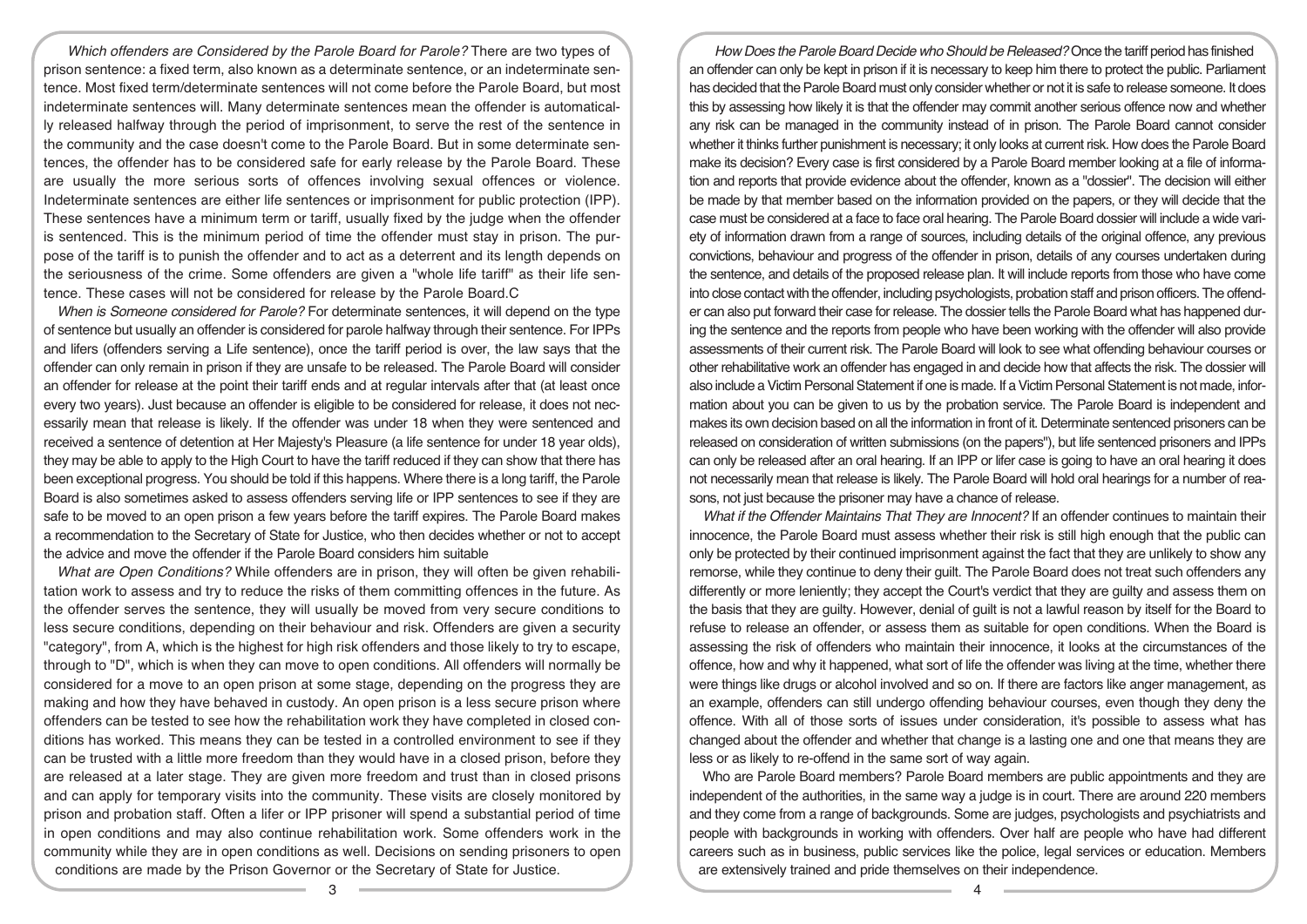## Gary Delaney v Parole Board of England and Wales

1. The Claimant, Gary Delaney, is a lifer. He was convicted of a murder and sentenced to a mandatory life sentence in July 2006. The murder was committed in October 2005 when Mr Delaney, who had had something of a career in boxing, was working as door security. He assaulted a patron by a sufficiently violent punch that the jury was sure he had intended really serious injury, and tragically his victim fell backwards, striking his head on the ground, resulting in death.

2. Mr Delaney's minimum term was set at 11 years, less time served on remand, with the result that he became eligible to be considered for release from October 2016. It is possible to infer that Mr Delaney, stating this in general terms, must have responded well to custody, and the evidence before the court such as it is in relation to his time in custody seems to confirm that. It is possible to infer that in general terms anyway from the very fact that he was released on licence as quickly as in February 2017, only four months after the expiry of his tariff.

3. The matter now comes before the court because in late October 2017, Mr Delaney's licence was revoked. He was recalled to custody following his arrest on 29 October 2017 on suspicion of a series of incidents of domestic violence against a woman with whom he had struck up a relationship following his release. The allegations were of a relatively serious nature, including allegations that there had been a wrist fracture, a perforated ear drum, and an act of urinating on the complainant.

4. Mr Delaney challenges, with permission granted on the papers, the decision letter dated 18 June 2018 by which a panel of the Parole Board concluded that it would not direct that he be rereleased on licence, and it would not recommend that he be transferred to open conditions.

5. Mr Gardner, who appears today for Mr Delaney, in most helpful and succinct submissions, puts the case for Mr Delaney as follows: a. Firstly, and principally, the Parole Board has adopted a 'Wednesbury unreasonable' conclusion as to the risks Mr Delaney poses if re-released. That conclusion, Mr Gardener submits, and I agree, fundamentally infects the entirety of the decision letter, if it was a flawed conclusion. That is because, in substance, the sole effective basis of the conclusion that Mr Delaney should not be re-released is that the risks the panel concluded that he would present if re-released were unacceptably high. In addition, the overwhelming factor in the balance when considering whether to recommend transfer to open conditions was, in the view of the panel, those same risks, which the panel concluded were such as could not at present be safely managed under open conditions. b. Secondly, the decision letter betrays an unlawfully inadequate set of reasons for the conclusion as to risks reached. In reality, as it seems to me, there is nothing in this second ground if the first around is not made out. The valid challenge to this decision letter as regards the assessment of risks, if there be a valid basis for challenge, is that the reasons for the conclusion as to risk given by the panel do not lawfully justify the conclusion reached, rather than that one cannot discern sufficiently from the decision letter what those reasons were in the first place. c. Thirdly, as a separate and independent ground of challenge to the decision not to recommend a transfer to open conditions, the Parole Board panel has in that regard, in effect, leapt from its conclusion as to risks, which Mr Gardener rightly accepts is one factor to which the panel must have regard, to the conclusion that a transfer to open conditions cannot be recommended. That conclusion, it is said, was reached without pausing between the two to consider other factors that the Parole Board, under the applicable Standing Directions, was obliged to consider. The submission as a result is that in substance the panel has not conducted a balancing exercise at all, that being the type of exercise required in respect of a consideration whether to recommend transfer to open conditions. It has, so it is said, wrongly adopted an approach that the threshold assessment of risk, even if it is not itself a flawed assessment, is sufficient without more to preclude any recommendation for open conditions.

6. In relation to the panel's assessment of the risks Mr Delaney would present if re-released, the panel summarised, in the decision letter, the circumstances reported to the police resulting in Mr Delaney's arrest on suspicion of domestic violence as I have already mentioned. It took evidence from DS Fuller, the officer in charge of the possible new criminal case against Mr Delaney that might have arisen out of those allegations. The key passages in the decision letter, displaying the Parole Board panel's assessment of the matter and its reasoning, were then as follows: "14) Although the initial complaints had been recorded through the body worn video system when police originally attended the house on 29 September, as Mr Fuller put it, through no lack of trying, the police were unable to obtain any evidence which could be satisfactorily used in court, and as a result the decision not to proceed had to be taken. He told the panel that there were reasonable grounds for believing that you had been guilty of violent offending; having heard his evidence and seen the documents the panel has little doubt that that was correct. Mr Fuller told the panel that in the police view, there was truth in the allegations made against you, but the police have been unable to prove them. He also said that in his view, if in the community, you would pose a serious risk of violence to [the complainant], if there was any resumption of your relationship with her and give rise to high risk. The panel was impressed by Mr Fuller's careful and measured evidence and accepts it. It is clear that the concession as to the reasonableness of the recall was sensible and, it could be said, inevitable. 15) You denied use of any violence. You said that you could only remember the events of the night when the police were called, 29 October. You accepted that there had been much drinking and told the panel that [the complainant] would get boisterous and erratic after drinking. You agreed that you had heated arguments with her but said that you had never "lifted a finger to her". Your denial was unconvincing; the panel does not seek to make a finding of fact as to what happened between you and her; but it is clear that the original complaints to the police may well have been true and that you pose a real risk of violence in an intimate relationship."

7. The panel's approach, that is to say, was not to make any finding as to what had actually happened but nonetheless to treat the fact that the allegation, denied by Mr Delaney, had been made against him as, in itself, a matter from which it could conclude that there was real risk. This approach found repetition when the panel, under the heading of 'Current Risks', reviewed the recommendations of both Mr Delaney's offender supervisor and his offender manager, in their evidence, that he be re-released (albeit subject to carefully considered conditions).

8. Referring to Mr Delaney's offender manager, Ms Berry, the panel said as follows: "20) Ms Berry assesses your risks of serious harm in the community as high to the public and to known adults. She said, and the panel agrees, that the allegations which lead to your recall had increased your risks. The most prominent problem appears to be your lack of emotional regulation and anger management; your reported conduct towards [the complainant] is, in that sense, offence paralleling, and needs to be addressed on a one to one basis, which in her view, could be undertaken on release to approved premises which she recommends. However, she accepts that there are real prospects that if released, you and Joanne would get together quickly, and that would create imminent risk." (my emphasis)

9. To be fair to the panel it also referred, in that 'Current Risks' section of the decision letter, to a somewhat emotional reaction, it may be overreaction, displaying some anger, that Mr Delaney displayed in relation to an unrelated aspect of his factual circumstances when that was explored with him at the hearing. There is, however, no indication in the decision letter that that flashpoint within the hearing would have been sufficient on its own to cause the panel to reach the conclusions that it did concerning the risks of violence it decided that Mr Delaney posed.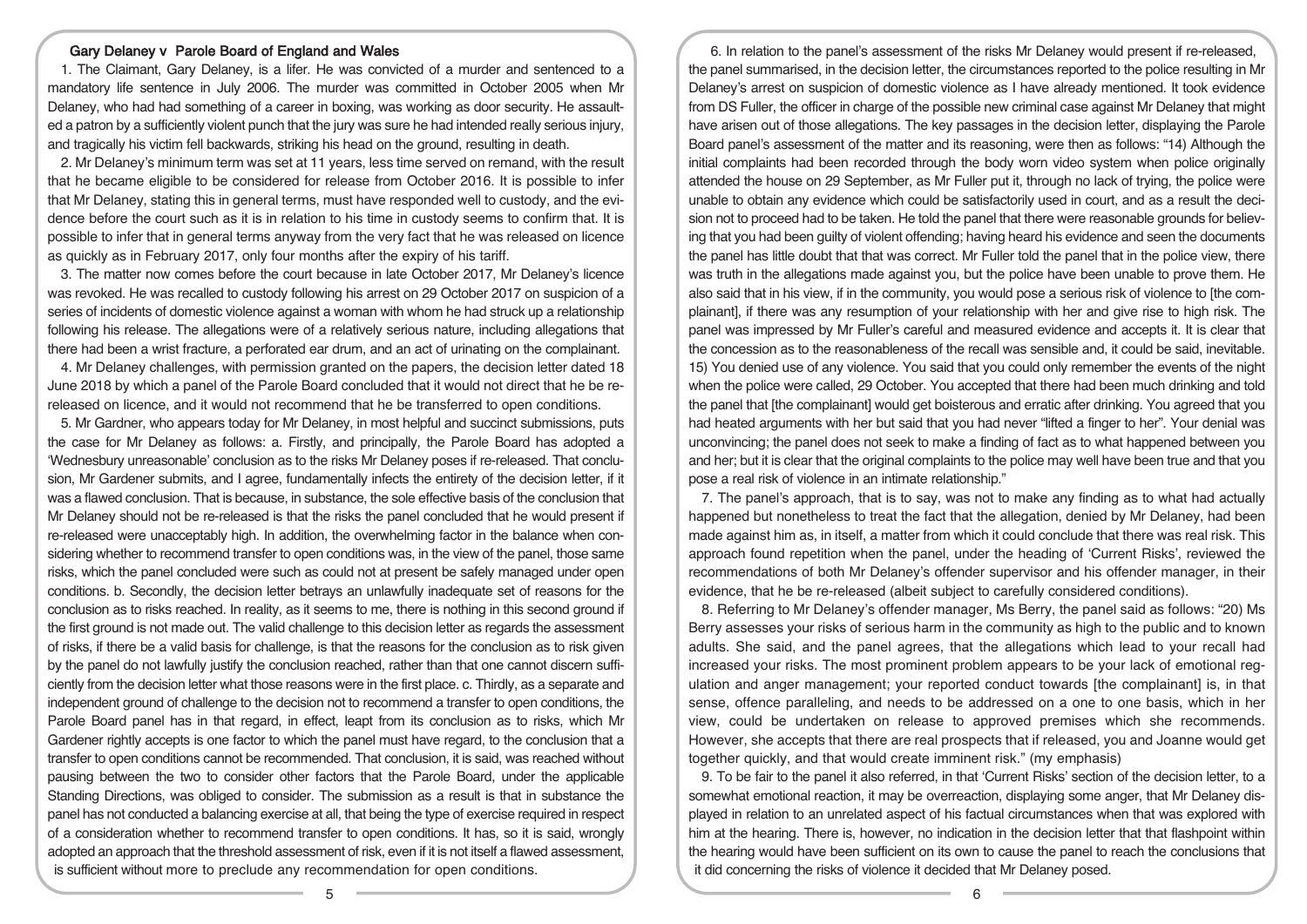10. Mr Gardner advances the proposition, in my judgment a sound proposition, that the fact of an allegation of violence against a lifer on licence cannot properly, in itself, found a conclusion that he presents any particular type or degree of risk of being violent. That is ultimately for the simple and sound reason that an allegation is just an allegation. That would be true, indeed, even if the allegation led to a charge and a pending prosecution. In this case, for the reason articulated by the panel at paragraph 14 of its decision, there never was any prosecution, let alone any active prosecution pending when the panel was considering the matter. Whilst the evidence before me, perhaps, does not pin this detail down fully, my reading of both the decision letter and the evidence I have such as it is, suggests it is more likely than not that Mr Delaney was never even charged, rather that the sequence of events was one of complaint, arrest, re-call to custody (which in itself is not challenged) and then some six weeks or so later, a decision by the police simply to take no further action.

11. Mr Gardner cites for his proposition, which I have accepted, three decisions of this court: Broadbent v The Parole Board of England and Wales [2005] EWHC 1207 (Admin), especially at [26]- [29]; R (J) v The Parole Board [2010] EWHC 919 (Admin) especially at [48]; and R (McHale) v The Secretary of State for Justice [2010] EWHC 3657 (Admin) especially at [16]. In my judgment Mr Gardner is correct not only as to the proposition of law that he advances, but also that on the facts of this case, the Parole Board panel has not identified, or in reality even attempted to identify, what, other than the fact of the allegation, it thought justified the conclusion it reached as to risk. To the contrary, and most startling in its agreement with Miss Berry's assessment of risk to which I have already referred at paragraph 20 of the decision letter, the panel endorsed the notion she advanced 'that the allegations which led to your recall have increased your risks'.

12. Mr Gardner accepts, not least in the light of passages in the judgments of the court to which I have just referred, that the Parole Board is not required in law in every case to consider making, or actually to make, any finding of fact that acts of further violence have been committed, in order to justify a finding that the lifer in question does present some identifiable, specific and present risk of violence. However, in my judgment, he is correct to submit that if as in the present case there is nothing in the undisputed facts surrounding the allegations to justify that conclusion, then the panel cannot rely simply on the fact, nature, or seriousness of the allegation as leading to any conclusion one way or the other. In such a case as the present, the panel must in reality either disregard the allegation as being so far as it can see no more than an allegation, or undertake an investigation and consideration of any evidence that may be presented to it of the conduct of the offender, enabling it to make at least some findings of fact as to what did happen by reference to which, as a factual basis for any conclusions, it might then consider the question of risk.

13. The starkness of the decision letter in its express decision not to make any relevant finding, but to go no further than a conclusion that there may have been truth in the allegations (but then equally there may have been none), and its flawed logic that the allegations led to an increase in risks, means it is impossible to say whether – and the argument on this judicial review has not considered this in any detail – there was before the panel evidence it was entitled to treat as admissible sufficient to enable it to make findings about Mr Delaney's behaviour that might have justified the conclusions as to risk it reached. It suffices for the purposes of this judicial review to say that the starkness of the erroneous approach of the panel in this decision letter means that the decision letter must be and will be quashed.

14. In those circumstances, it is not necessary for me to consider in detail the separate decision within the letter whether to recommend a transfer to open conditions. As I indicated at the outset, whether or not that aspect of the decision letter is susceptible independently of challenge, by reference to the approach the panel ought to have taken to that type of decision,

on any view the decision actually made was overwhelmingly influenced by the assessment of the risk posed by Mr Delaney and I have now held that to have been a flawed assessment.

15. By reference to R (Hill) v The Parole Board [2012] EWHC 809 (Admin), R (Hutt) v The Parole Board [2018] EWHC 141 (Admin), and the applicable Directions to the Parole Board under Section 32(6) of the Criminal Justice Act 1991, Mr Gardner submits, correctly in my judgment, that the question of whether to recommend the transfer of a lifer to open conditions is different in kind to the question whether to direct his release. In particular, the Directions require the Parole Board to take four main factors into account in an evaluation of the risks of transfer against its benefits; hence the reference to this type of decision as a balancing exercise, not merely an assessment of a threshold condition such as applies to the question whether the lifer poses a sufficiently low level of risk to the public that it is no longer necessary that he be confined.

16. The four factors that must be taken into account, set out at paragraph 5 of the Parole Board Directions, are: "a) the extent to which the lifer has made sufficient progress during sentence in addressing and reducing risk to a level consistent with protecting the public from harm, in circumstances where the lifer in open conditions would be in the community, unsupervised, under licensed temporary release; b) the extent to which the lifer is likely to comply with the conditions of any such form of temporary release; c) the extent to which the lifer is considered trustworthy enough not to abscond; d) the extent to which the lifer is likely to derive benefit from being able to address areas of concern and to be tested in a more realistic environment, such as to suggest that a transfer to open conditions is worthwhile at that stage."

17. In R (Hill) v The Parole Board the Parole Board panel appears not to have adverted at all to, and therefore on the face of things seems not to have appreciated the existence of, the separate balancing exercise to be undertaken, different in kind to the consideration of the simple threshold issue for a release. In R (Hutt) v The Parole Board the Parole Board panel appears to have adverted to, and therefore on the face of things recognised the existence of, the separate test and its different nature, but then proceeded to give it no consideration. It is not clear to me that this is so stark a case as either of those.

18. In the decision letter in this case, the Parole Board panel did identify and state in acceptable terms the two different tests it would be called upon to consider: "4) … the panel is empowered to direct your release if the evidence demonstrates that your risks have reduced to the point at which it is no longer necessary for the protection of the public that you should continue to be detained in prison. If that point is not reached then the panel may recommend your transfer to open prison if, after carrying out a balanced consideration of your risks to the public and the benefits of progressing your rehabilitation into the community, and of any risks that you might abscond, the panel concludes that your risks can safely be managed in open conditions."

19. Mr Gardner is right to submit that the consideration of, and application of, the separate test for whether Mr Delaney's transfer to open conditions should be considered was very brief. He is also right to observe that it is contained within the single paragraph under the heading 'Conclusion' with which the panel completed its work.

20. In that paragraph, the panel reiterated its conclusion, clear from its preceding discussion of Mr Delaney's case, that the risks of violence were too high to justify release, having "not reduced to the point at which it is no longer necessary for protection of the public that you should be detained in prison." That, as I have said, is a flawed conclusion, by reference to Mr Gardener's primary ground of challenge that I have upheld. The concluding paragraph continued: "Those risks could not at present be safely managed in open conditions. In such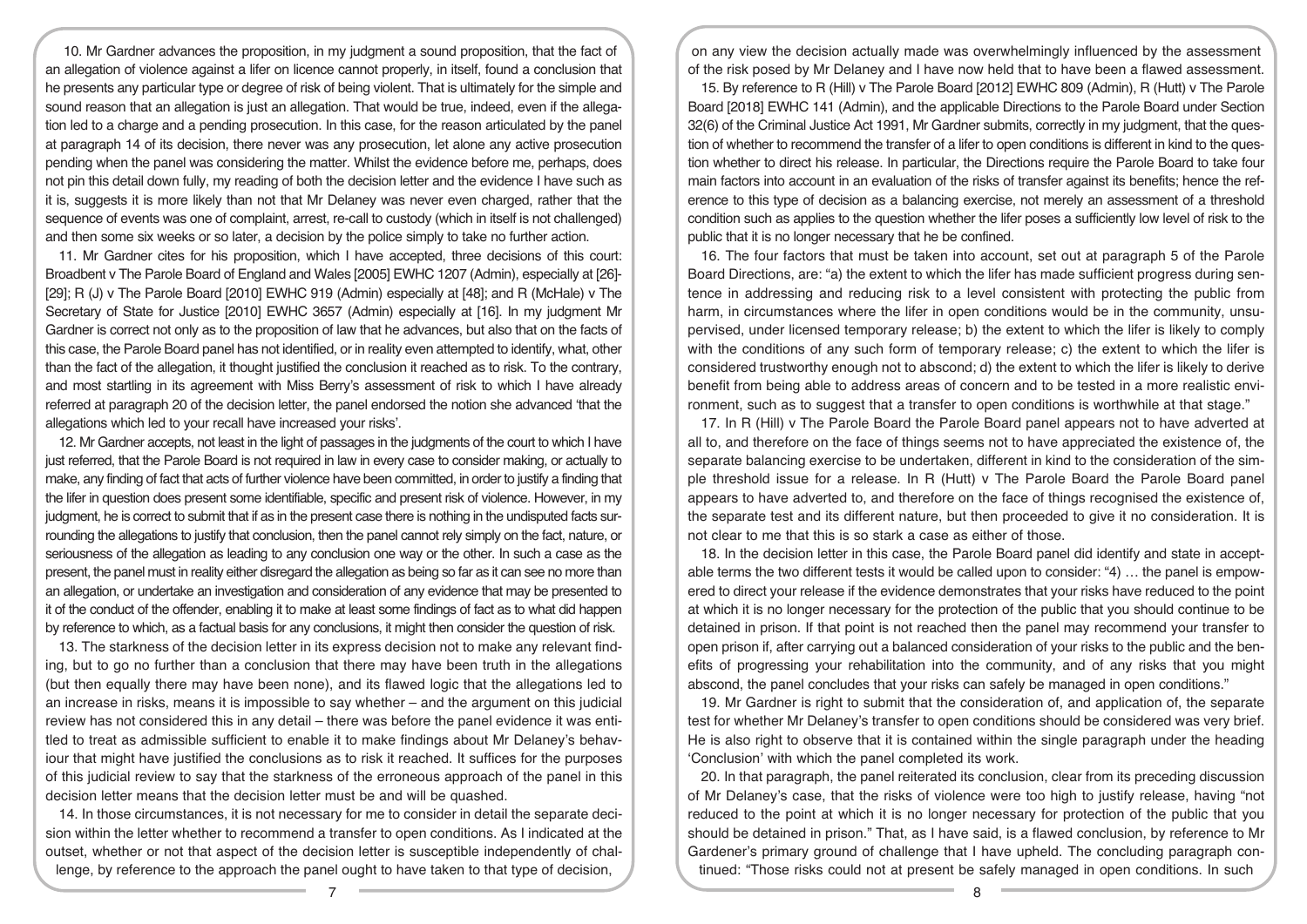conditions it is highly likely that you would, again, be in contact with [the complainant], would seek to see her during leave and would thus create the same risks as on release. There is a further risk to members of your family with whom you are deeply angry, accordingly for the reasons set out above, the panel has concluded that it should not direct your release and should not recommend to the Secretary of State that you be transferred to open prison."

21. It involves the drawing of an inference against the Parole Board to say that because of the brevity of that final statement the panel overlooked or failed properly to apply the separate balancing exercise test it had identified at the outset of the decision letter, when coming to make its decision as to transfer. As it seems to me, the better reading of the letter is that it is implicit in the reference in that brief conclusion to open conditions and the focus the panel therefore had on the management of risks in those conditions, that it had well in mind, in effect it was taking as read in Mr Delaney's favour as applicant for transfer, considerations of his likelihood of complying with conditions, his trustworthiness in relation to absconding and the likelihood that he, for his part, would derive benefit from being in open conditions.

22. On a relatively fine balance, therefore, for undoubtedly it would have been better for the reasoning to be more fully articulated, I would not conclude that the Parole Board panel erred in the decision not to recommend transfer to open conditions, by failing to conduct any or any proper balancing exercise, as is the ground of challenge raised in relation to that decision. As it seems to me, on that fine balance, the better reading of the decision letter is that the panel was well aware of the balancing exercise that was required to be undertaken, and well aware of the matters that went in Mr Delaney's favour in that exercise, however upon its assessment of the risks he presented, they outweighed, indeed overwhelmed, those factors in his favour. The need to protect, in particular, the domestic violence complainant, and also to some extent members of Mr Delaney's own family as assessed by the panel, were sufficiently great and imminent as to overwhelm the other factors in the balancing exercise.

23. Had the assessment of those risks itself been sound, it would not have been appropriate to uphold a challenge to the final part of the decision by which the requested recommendation for a transfer to open conditions was refused. As it is, however, that assessment of risks was fundamentally flawed, and all parts of the decision were affected by that flawed assessment.

24. For those reasons, this claim succeeds. The Parole Board decision of 18 June 2018 must be quashed and, subject it may be to assistance from Mr Gardner as to a precise form of words, I am minded to direct that a differently constituted Parole Board panel re-hear the 2018 parole review of Mr Delaney's case as soon as possible.

## Prisons and Probation Ombudsman (PPO) Strategic Plan for 2019-21

Four key strategic themes which will contribute to achieving those crucial outcomes.

Confidence: We will focus on the impact of our work and the improved outcomes to which we contribute. We will make the right recommendations, ones which reflect what needs to happen and we will do more to make sure that they result in action. We will get better at telling people what we are doing well and at working with all our stakeholders to understand how we can improve our contribution to safer, more decent, services.

Effectiveness: We will build on the work we have already done to simplify our processes and increase our productivity. We will empower our staff and encourage and support their professional development so that we can be confident we are doing the right things, in the right way and that what we do can really make a difference.

Impact: Perhaps the most important of our strategic themes. The confidence of our stakeholders, of other organisations, of those in detention and their families (and the families of those who have died in custody and secure accommodation) and of all staff is threatened if the work we do and the recommendations we make do not have impact. We will be working hard on this in the coming year and beyond, better to understand the barriers to our work having the impact it should. We will work collaboratively and creatively on dismantling those barriers and we will focus on how what we do can really make a difference. We will challenge failure to implement our recommendations and we will celebrate and share the success of those who do act on them.

Efficiency: We will do all of that in the most efficient way, using public money responsibly and having the flexibility and resilience in the PPO team to respond to changes in the demand for our services.

### Northern Ireland Prison Bans Book About Irish Republicans

Rory Carroll, Guardain: A Northern Irish prison that holds some of the most dangerous republican paramilitary prisoners has banned a new academic book about dissident Irish republicans. HMP Maghaberry, outside Lisburn in County Antrim, has prevented inmates gaining access to Unfinished Business: the Politics of 'Dissident' Irish Republicanism, written by Marisa McGlinchey, a research fellow in political science at the Centre for Trust, Peace and Social Relations at Coventry University. The book, published in February by Manchester University Press, is a study of radical republicans who accuse Sinn Féin and the Provisional IRA of accepting partition and selling out the movement. It is based on interviews with about 90 republicans, including inmates at Maghaberry.

Darragh Mackin, a Belfast-based solicitor who represents republican inmates, said such a ban was unusual but not unprecedented. "We have asked a number of questions seeking clarity but haven't yet had a response. We don't see a good reason for it being prohibited," he said. The prohibition coincides with a surge in attacks by the New IRA. In January, it detonated a car bomb outside a courthouse in Derry. In March, it sent letter bombs to targets in London and Glasgow, and this month one of its members shot dead the journalist Lyra McKee during rioting in Derry. Police hunting McKee's killer have warned of a "a new breed of terrorist coming through the ranks" 21 years after the Good Friday agreement supposedly drew a line under the Troubles. McGlinchey said she was taken aback when a prisoner notified her about the ban: "It must be because of the subject matter but this is an academic work." She visited Maghaberry five or six times to conduct interviews, she said. The book has been endorsed by the life peer Paul Bew and Richard English, professors at Queen's University Belfast and experts on Northern Ireland politics.

Asked for the reason for the ban, a NI Prison Service spokesperson said: "The Northern Ireland Prison Service has a duty to ensure that we provide a neutral environment for prisoners, visitors and staff. On occasion, this will mean some items may not be permitted into our prisons." In 2016, Maghaberry banned a booklet about two prisoners (Brendan McConville and John Paul Wooton) who were convicted of killing a police officer. Nathan Hastings, a dissident who was recently released after serving time for possession of guns and explosives and was interviewed for the book, said the ban on Unfinished Business could be linked to a wider crackdown on the movement. "It may be a tightening of the screws. It's one of the tools in their punitive arsenal." Relations tend to be tense between prison staff and the several dozen republican dissidents held in Roe block, with disputes over Irish-language tuition and full-body searches. The New IRA murdered two prison guards, David Black in 2012 and Adrian Ismay in 2016. Both were married with children. After Black's killing inmates reportedly strode around the astro-pitch smoking cigars in celebration.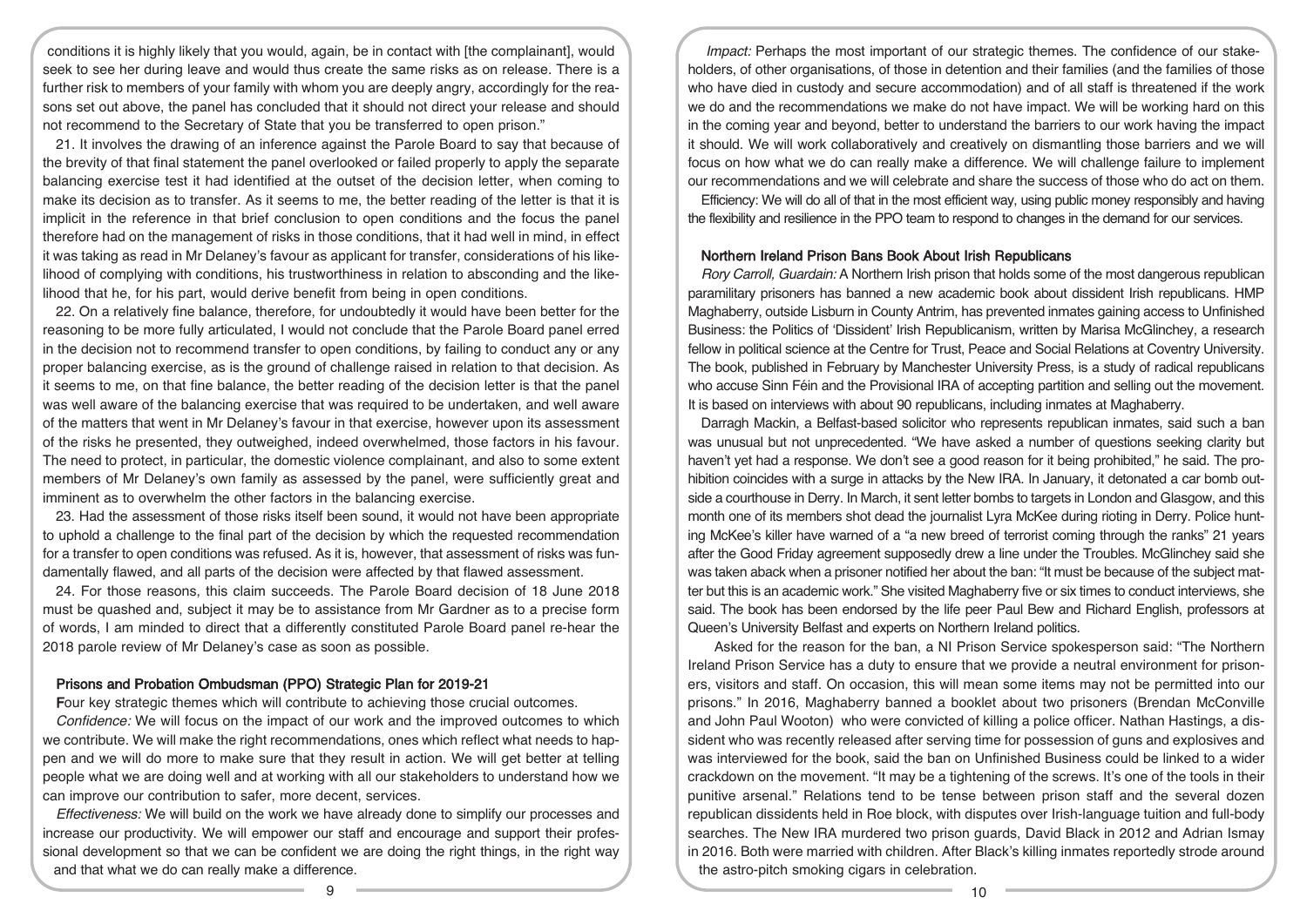## Shrewsbury 24 Succeed in Judicial Review Against Criminal Cases Review Commission

Bindmans Solicitors: Tuesday 30th April, during a judicial review hearing before the Divisional Court, the Criminal Cases Review Commission agreed to reconsider the referral of the convictions of the Shrewsbury 24 to the Criminal Division of the Court of Appeal. Ten members of the Shrewsbury 24, supported by the Shrewsbury 24 Campaign, had asked the CCRC to refer their 1973/74 convictions to the Court of Appeal on the basis of a number of grounds, including: (i) recently discovered evidence that original witness statements had been destroyed and that this fact had not been disclosed to the defence counsel; and (ii) the broadcast of a highly prejudicial documentary during the first trial, the content of which was contributed to by a covert agency within the Foreign Office known as the Information Research Department. The CCRC refused to make that referral.

Four of those applicants pursued judicial review on behalf of the wider group, represented by Jamie Potter of Bindmans LLP, Danny Friedman QC of Matrix Chambers, Rhona Friedman of Commons Law CIC and Ben Newton of Doughty Street Chambers. Permission to proceed to a full hearing was originally refused on the papers, but was subsequently granted by Mr Justice Jay in November 2018. The CCRC continued to defend the proceedings until the day of the hearing before Lord Justice Flaux and Mrs Justice Carr DBE; unusually conceding part way through the day that the CCRC would withdraw its decisions.

The CCRC has agreed it will now reconsider as soon as practicable whether or not to refer the convictions of the Shrewsbury 24 to the Court of Appeal.

Eileen Turnbull, Secretary for the Shrewsbury 24 Campaign supporting the Claimants, said: This is a magnificent success. We are one step nearer to achieving our goal of justice for the pickets. The Shrewsbury 24 Campaign has worked tirelessly over the past 13 years. Today's result is a testament to all our hard work and the support from the labour movement.

Jamie Potter, Partner in the Public Law and Human Rights Department at Bindmans LLP and solicitor for the Claimants, said: The decision of the CCRC to withdraw their refusals to refer the convictions of the Shrewsbury 24 Campaign is welcome. As Lord Justice Flaux acknowledged during today's hearing, there can be no question that evidence of witness statement destruction would, in 2019, have to be disclosed to the prosecution. It is essential that historic unjust convictions arising from such fundamental unfairness are now corrected and we hope that the CCRC will refer this matter to the Court of Appeal so these convictions can properly be considered.

#### Innocent People Wrongly Convicted Due "Crisis" In Forensic Science Services

Martin Evans, Telegraph: Serious crimes are going unsolved and innocent people are being wrongly convicted due to a "crisis" in the forensic science industry in England and Wales, a damning report has found. Lords on the Science and Technology Committee have warned that "justice will be in jeopardy" unless there is a radical overhaul in the quality and delivery of the service. Forensic evidence, which can include everything from fingerprints to complex DNA profiles, constitutes a major part of modern criminal investigations and can be crucial to the success of a prosecution.

But seven years after the Forensic Science Service was privatised amid concerns over efficiency, the system has been described as being in complete crisis, with a lack of funding and an absence of leadership contributing to the problems. In 2008 national spending on the forensic science service totalled £120 million, but last year that had fallen to just £50 million. Lord Patel, the chair of the committee, said the issues Peers had identified meant it was "hard to have complete confidence that every criminal investigation was pursued with the correct degree of scrutiny". As a result criminals includ-

ing rapists and even killers, could be escaping justice due to flawed investigations and prosecutions.

Recent figures also suggested that two thirds of reported burglary investigations were now closed by the police without a suspect being identified, with a "lack of forensic opportunities" often being cited as the reason. Lord Patel said problems with the forensic science industry was "driving down the ability for police forces to investigate offences such as burglary" while also making it harder to detect other crimes.

However, the report also identified worrying problems in the way defendants were being prevented from challenging forensic evidence put before the courts. Cuts in legal aid budgets means that suspects are not always able to afford to appoint experts to check forensic evidence is of the highest standard, risking miscarriages of justice. The committee accused the Home Office and Ministry of justice of "abdicating responsibility" and showing no leadership over the problems. And the report criticised the Government over an "embarrassing" delay in giving the Forensic Science Regulator statutory powers that were promised in 2012. Lord Patel said: "Our forensic science provision has now reached breaking point and a complete overhaul is needed." He added: "Unless these failings are recognised and changes made, public trust in forensic science evidence will continue to be lost and confidence in the justice system will be threatened. Crimes may go unsolved and the number of miscarriages of justice may increase."

#### Nominal Damages Only For Technically Unlawful Arrest And Detention

The latest decision of the Court of Appeal in Parker v Chief Constable of Essex Police [2018] EWCA Civ 2788 is important for all police lawyers. The facts are quite detailed but, essentially, where the police perform an unlawful arrest (which would result in unlawful detention), the arrested person will receive only nominal damages where they could and would have been lawfully arrested had the correct procedures been followed.

## Patrick MacKay

To ask the Secretary of State for Justice, whether Patrick Mackay has ever been deemed eligible for release from prison since he was sentenced for manslaughter in 1975.

Answered by: Rory Stewart: Patrick Mackay was convicted of three counts of manslaughter on the grounds of diminished responsibility and sentenced to life imprisonment with a minimum term of 20 years in 1975. He became eligible for release at the end of that minimum term in March 1995. As a Life Sentenced Prisoner, Mr Mackay will only be released on direction from the Independent Parole Board when it is satisfied that the risk he poses can be managed safely in the community. The Parole Board has reviewed Mr Mackay's detention on 10 occasions since 1995. On each occasion the Parole Board has decided that his risk is too high to be safely managed in the community. Mr Mackay's case was most recently referred to the Parole Board in August 2018. His parole review is ongoing.

#### Firm Ordered to Pay £100k After Evidence Mistake

John Hyde, Law Gazette: Relatives forced to abandon an industrial disease claim have successfully sued their former solicitors after a crucial mistake during the evidence-gathering process. The High Court ordered in Hanbury & Anor v Hugh James Solicitors (A firm) that the top 100 practice should pay around £104,000 to the family of a former insulation engineer who died of lung cancer in 2010. The relatives had instructed Hugh James to pursue an asbestos-related disease claim, but they dropped the case in November 2012 after a doctor's report concluded there was insufficient evidence to link the man's condition to his asbestos exposure.The court heard that the doctor had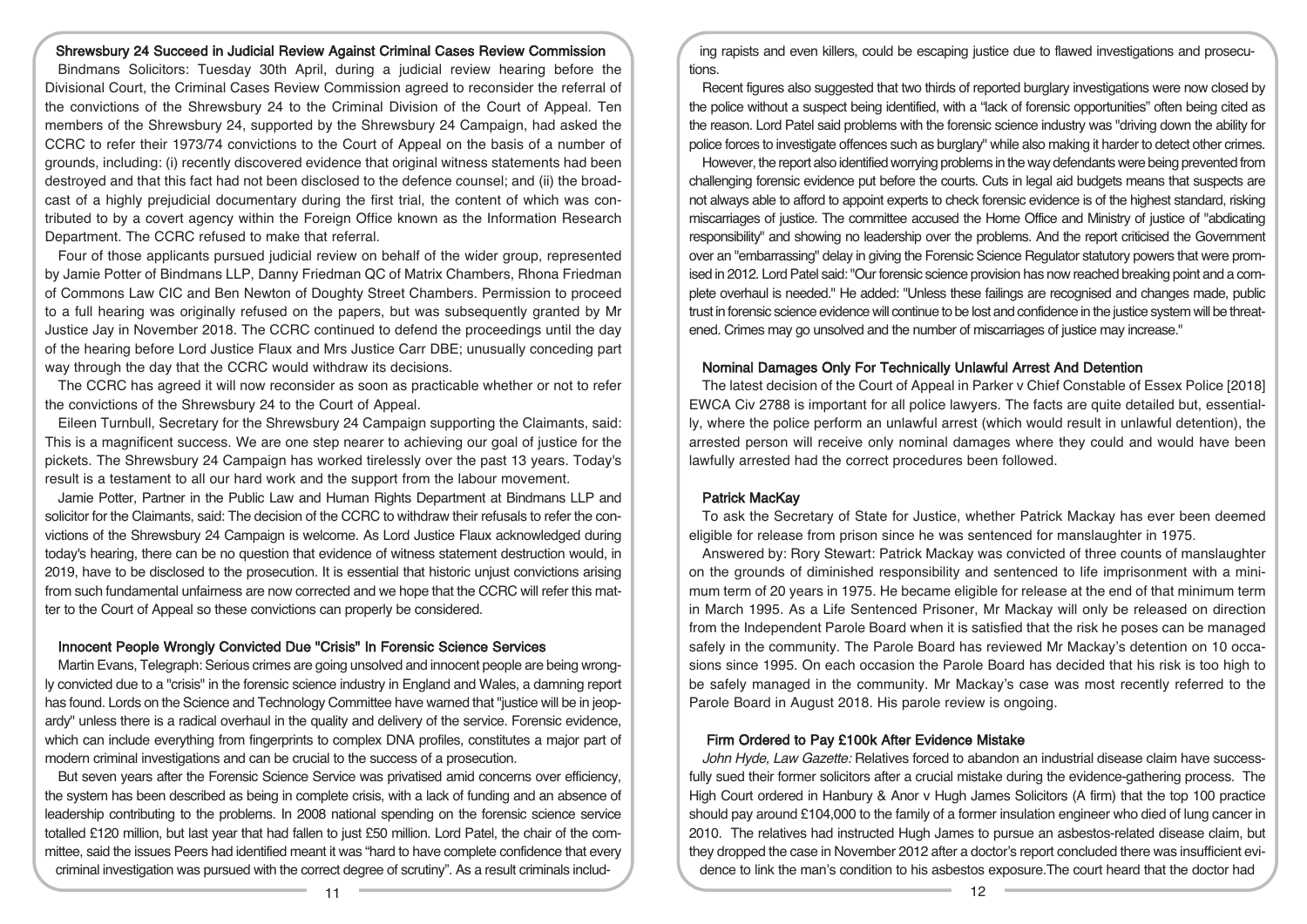seen the deceased's GP and hospital records but, crucially, not the post-mortem report or mineral fibre analysis. The claimants said Hugh James was negligent in failing to send these documents to the expert and failing to spot this mistake when the report was subsequently filed. It was accepted that, had the extra evidence been available, the report would have been materially different. The claimants submitted that the case would have proceeded either at trial or through settlement. Hugh James initially denied breach of duty and contended that, even if a breach was made out, causation was not established. By the conclusion of the trial, breach of duty of duty was conceded, but the firm continued to deny that the claimants lost anything of real value in the underlying claim. Mrs Justice Yip, sitting in the High Court Queen's Bench Division, concluded that the claimants had good prospects of succeeding at trial against some or all of the defendant employers. '[Hugh James'] admitted breach of duty led to this claim being discontinued,' she said. 'But for that breach, a favourable medical opinion would have been obtained... and would have been served on the proposed defendants.' The firm would have insisted that medical causation was demonstrated, the judge said, and offers of settlement would have been invited. The judge assessed the full value of the claim as £217,256 and she applied a 20% deduction for contributory negligence (the deceased was a smoker). She assessed the claimants would have recovered 60% of the claim value. Assuming settlement would have been achieved in late 2013, the claimants can also recover interest assessed from 1 January 2014. A spokesperson for Hugh James said: 'We note the comments from Mrs Justice Yip but it would be inappropriate for us to respond at this time.'

## Mother Wins Appeal Against Conviction for Assaulting Police Officers

Scottish Legal News: A mother who was found guilty of assaulting two police officers who unlawfully entered her home and tried to detain her has successfully appealed against her conviction. The High Court of Justiciary ruled that the sheriff's decision to convict, which was upheld by the Sheriff Appeal Court, was "wrong in law" because he applied the wrong test. The sheriff ruled that the appellant's response went beyond reasonable force, but the correct test was whether her conduct in trying to resist detention was "reasonably necessary" in the context of the "unlawful" actions of the police.

'Unlawful conduct' The Lord Justice General, Lord Carloway, sitting with Lord Brodie and Lord Turnbull, heard that the appellant Rebecca McCallum, 38, was convicted of assaulting PC Jill Urquhart by repeatedly pinching and nipping her on the body to her injury, and found guilty of assaulting PC Scott Dugan by kicking him on the body. The two officers had been instructed attended the appellant's home in Edinburgh in the course of 22 November 2017 to detain her under section 14 of the Criminal Procedure (Scotland) Act 1995 in relation to an allegation of assault, with a view to transporting her to a police station for interview. The officers attended at the appellant's home at around 9:40pm and the appellant, who was at home with her 14-year-old son, opened the door of her flat in response to their knocking.

The officers explained their intentions during a brief discussion at the doorway, but the appellant, who was wearing her nightclothes, made it plain that she had no intention of accompanying them and attempted to close the door of her flat. She was physically prevented from doing so by both officers who then crossed the threshold of her property, entered the hallway there and each took a hold of one of her arms with the intention of physically removing her. A struggle ensued, during which the appellant reiterated vociferously that she was refusing to go with them, that they were assaulting her, that they had no right to do what they were doing and that they should leave her alone. In an effort to avoid being removed from her house the appellant flailed her arms and legs and tried to physically prevent the officers from removing her.

'Beyond the pale' The struggle continued for a period of around 15 minutes during which the officers were unable to control or subdue the appellant and they summoned assistance from other officers, who eventually subdued her sufficiently to permit the combined group of officers to physically remove her to a police station. As was made plain in the case of Gillies v Ralph 2008 SCCR 887, in order to enter private property without invitation or enter private property forcibly and against the will of the occupier, police officers ordinarily require the authority of the courts in the form of a warrant, as the statutory power of detention contained within section 14 of the 1995 Act did not make provision for the power of entry onto private property. It was therefore conceded by the Crown before the sheriff who presided at the appellant's summary trial, before the Sheriff Appeal Court, who refused her appeal against conviction, and before the High Court that the legal position was clear and that the conduct of the police officers in forcing entry to her home and in taking hold of the appellant in an effort to remove her was "unlawful". However, the sheriff observed that while the appellant was entitled "to physically resist", she was entitled to use "only reasonable force short of cruel excess". He concluded that the force which she used was "wholly beyond the pale, quite unnecessary and well beyond what was reasonable" and that her conduct therefore amounted to an assault at common law upon each officer.

'Necessary force' The appellant challenged the sheriff's decision, but the Sheriff Appeal Court considered that the sheriff had directed himself correctly to the law, "namely that the appellant was entitled to take reasonable steps to resist that unlawful detention", and said it could find no fault in his reasoning in his assessment of both the law and the facts which found proved. Leave to appeal to the High Court was granted upon the basis that the sheriff had erred in his findings in law by concluding that the appellant was entitled to use only reasonable force short of cruel excess. It was argued that the correct test to apply was that the appellant was entitled to use "all necessary force short of cruel excess" and that the Sheriff Appeal Court erred in supporting the sheriff's application of the incorrect test. It was submitted that in the circumstances which ensued the appellant was entitled to resist entry by the officers to her property, she was entitled to resist their efforts to remove her and she was entitled to take steps to remove them. To frame the degree of force to which she was entitled to resort in terms of reasonableness was not helpful, given the purpose for which force could legitimately be deployed. The "assaults" took place in the context of the struggle which happened immediately after the officers entered the appellant's home – they were part of the resistance which the appellant was properly entitled to resort to in light of the officers having entered her home.

'Correct test' Allowing the appeal, the court observed that the level of force used requires to be "reasonable for its purpose". Delivering the opinion of the court, Lord Turnbull said: "The appellant was attempting to thwart the illegal efforts of two intruders who were determined, by whatever steps were necessary, to physically remove her from her home in her nightclothes at almost 10pm and take her elsewhere, leaving her 14-year-old son alone in the house. That they were uniformed public servants did not alter the facts of the situation. It was the appellant's right to stop them from achieving their aim. "The citizen who is unlawfully attacked has the right to use such force as is necessary to bring the attack upon him to an end. The citizen who is subject to an unlawful attempt to take him into custody has the right to use such force as is necessary to prevent that from happening. That must be the true content of the 'right to physically resist', as it was termed by the sheriff in the present case. In each situation the level of violence which the respective hypothetical citizen will be entitled to respond with will be linked to, and may be adjusted according to, what is being done to him and what remains necessary in order to bring the unlawful conducted directed towards him to an end. It therefore seems to us that in order properly to frame the test to be applied to someone in the posi-